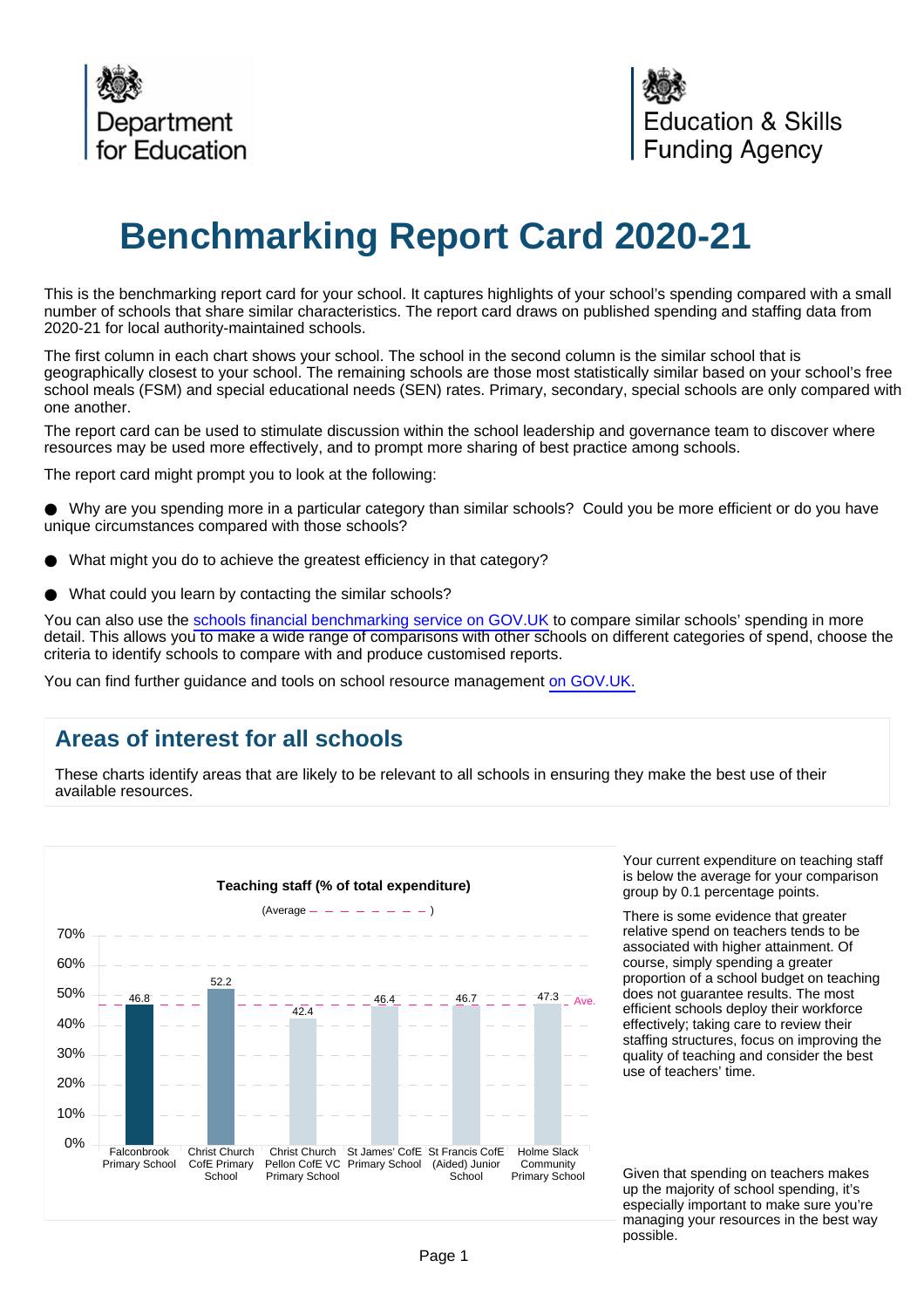

administrative/clerical functions is above the average for your comparison group by 1.4 percentage points.

This category refers to spend on administrative and clerical staff, administrative supplies and bought-in services such as legal and auditor costs.

Efficiencies in administrative/clerical expenditure could be made by upskilling staff, changing professional services supplier or reducing waste. Greater collaboration can also achieve greater efficiency and increase buying power. For more procurement guidance please click [here.](https://www.gov.uk/guidance/buying-for-schools)



average for your comparison group by 10.8 percentage points.

Keeping a modest level of revenue reserves from year to year is prudent, but if a school or trust is building up a substantial surplus there should be a clear plan for how it will be used to benefit .<br>pupils.



This graph shows the number of pupils to teachers. When reviewing staffing structures schools should consider pupil-teacher ratios in comparable schools, as well as allocation of classroom-based support staff.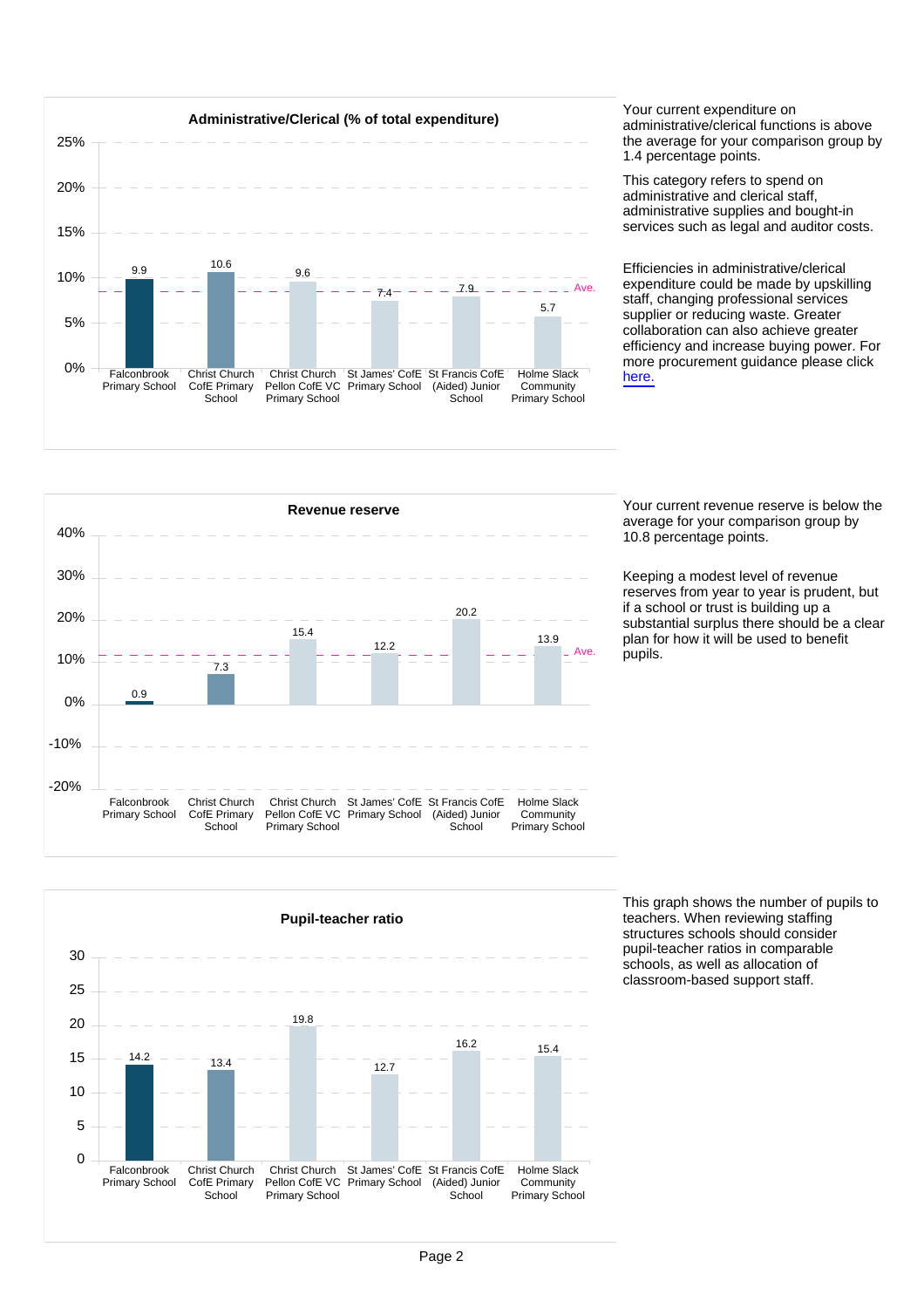# **Areas for further investigation**

The following areas have been identified as ones where your school may be able to improve the use of available resources. These are the expenditure categories where your expenditure is highest compared with the average of your comparison group.



Your current expenditure on premises is above the average for your comparison group by 1.7 percentage points.

Maintaining school premises can save money on capital expenditure in the long term. However, regularly reviewing your premises contracts can identify opportunities to achieve greater value for money. Using procurement frameworks and collaborating with other schools to award a single premises contract can lead to significant savings.



(after deducting any receipts from supply teacher insurance) is above the average for your comparison group by 0.6 percentage points.

Regular review of supply arrangements and research into similar schools' approaches and contracts could help increase value for money (including by collaborating with other schools, for example to negotiate down agency fees).

#### **Your comparator schools**

The following schools have been chosen on the basis that they have the most similar contextual information. The first comparator in the list is your school, the second is the closest school with similar SEN and FSM data, and the remaining schools are those of the same type with the most similar SEN and FSM data to yours.

| per pupil (pounds) |
|--------------------|